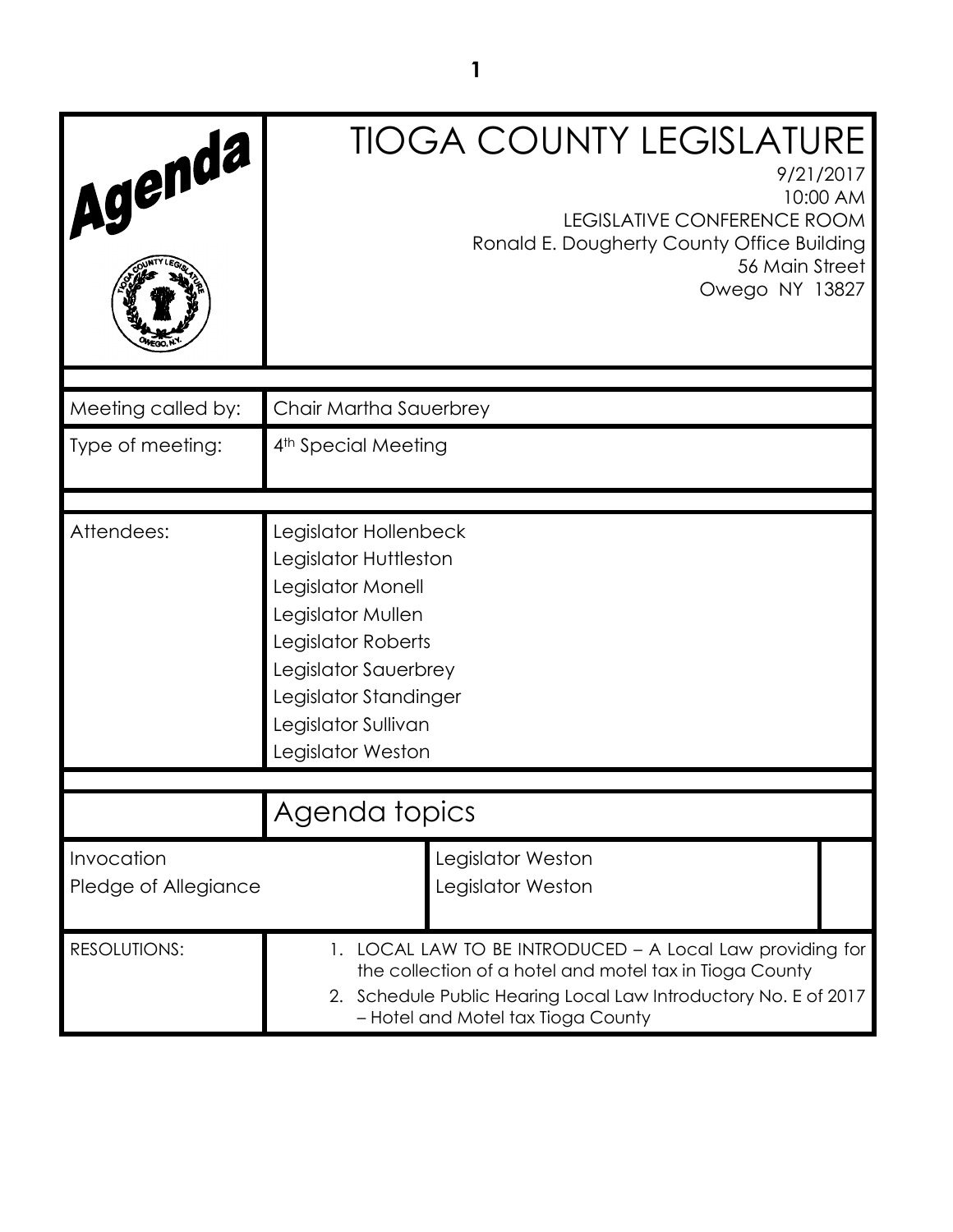### **LOCAL LAW TO BE INTRODUCED**

County of Tioga

Local Law No. of the Year 2017.

A Local Law providing for the collection of a hotel and motel tax in Tioga County.

Be It Enacted by the Legislature of the County of Tioga as follows:

SECTION 1: TITLE

This local Law shall be known as the "Hotel/Motel Tax Law"

#### SECTION 2: PURPOSE

The purpose of this Local Law is to enhance the general economy of Tioga County, its cities, towns, and villages through promotion of tourists, activities, conventions, trade shows, special events, and other directly related and supporting activities.

#### SECTION 3: DEFINITIONS

HOTEL - Any facility providing lodging on an over-night basis, and shall include those facilities designated and commonly known as "bed and breakfast" and "tourist" facilities.

MOTEL - Any facility providing lodging on an over-night basis, and shall include those facilities designated and commonly known as "bed and breakfast" and "tourist" facilities.

OCCUPANCY - The use or possession, or the right to the use or possession of any room in a hotel or motel.

OCCUPANT **-** A person who, for a charge or any consideration uses, possesses, or has the right to use or possess, any room in a hotel or motel under any lease, concession, permit, right, license, agreement, or otherwise.

OPERATOR **-** Any person operating a hotel or motel in Tioga County including but not limited to the owner, proprietor, lessee, sub-lessee, mortgagee in possession, licensee, or any other person otherwise operating such hotel or motel.

PERMANENT RESIDENT - A person occupying any room or rooms in a hotel or motel for at least fourteen (14) consecutive days.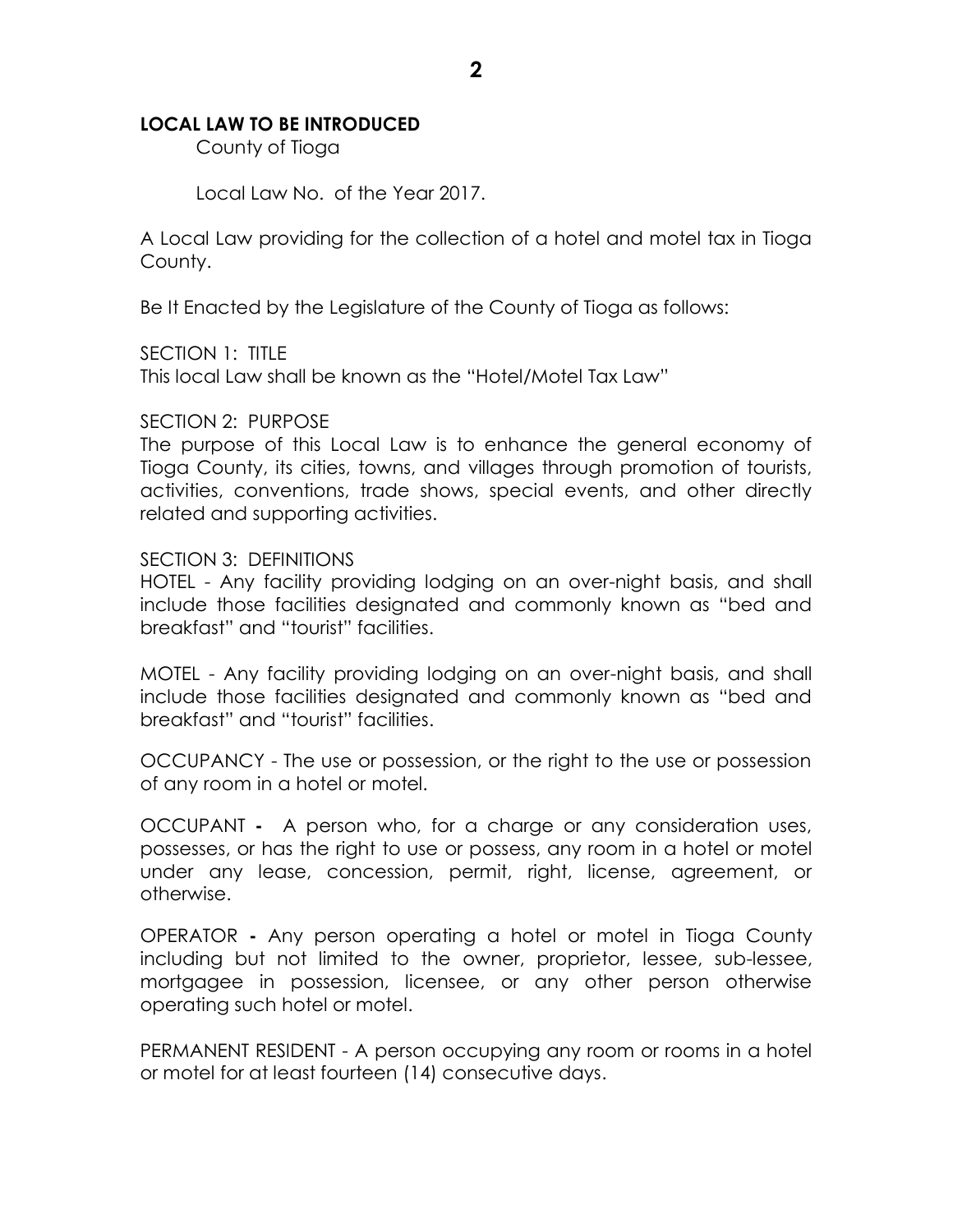PERSON - An individual, partnership, society, association, joint stock company, corporation, estate, receiver, trustee, assignee, referee, and any other person acting in a fiduciary or representative capacity, whether appointed by a court or otherwise, and any combination of the foregoing.

RENT - The charge and/or consideration received for occupancy valued in money, whether received money, or otherwise.

RETURN - Any return filed or required to be filed as herein provided.

ROOM - Any room or rooms of any kind in any part or portion of a hotel or motel, which is available for rent or otherwise let out for the lodging of guests.

TREASURER – Tioga County Treasurer

## SECTION 4: TAX

A tax in the amount of four percent (4%) of the per diem rental rate for each room occupied, is hereby assessed on all hotels and motels in Tioga County, provided, however, that such tax shall not be applicable to a permanent resident of a hotel or motel.

### SECTION 5: EXEMPTION

Such tax shall not be imposed on any transaction, by or with any of the following:

(A) The State of New York, or any public corporation (including a public corporation created pursuant to agreement or compact with another state or the dominion of Canada), improvement district or other political subdivision of the State.

(B) The United States of America, insofar as it is immune from taxation;

(C) Any corporation or association, or trust, or community chest, fund or foundation organized and operated exclusively for religious, charitable or educational purposes, or for the prevention of cruelty to children or animals, and no part of the net earnings of which inures to the benefit of any private shareholder or individual and no substantial part of the activities of which is carrying on propaganda, or otherwise attempting to influence legislation; provided, however, that nothing in this paragraph shall include an organization operated for the primary purpose of carrying on a trade or business for profit, whether or not all of its profits are payable to one or more organizations described in this paragraph.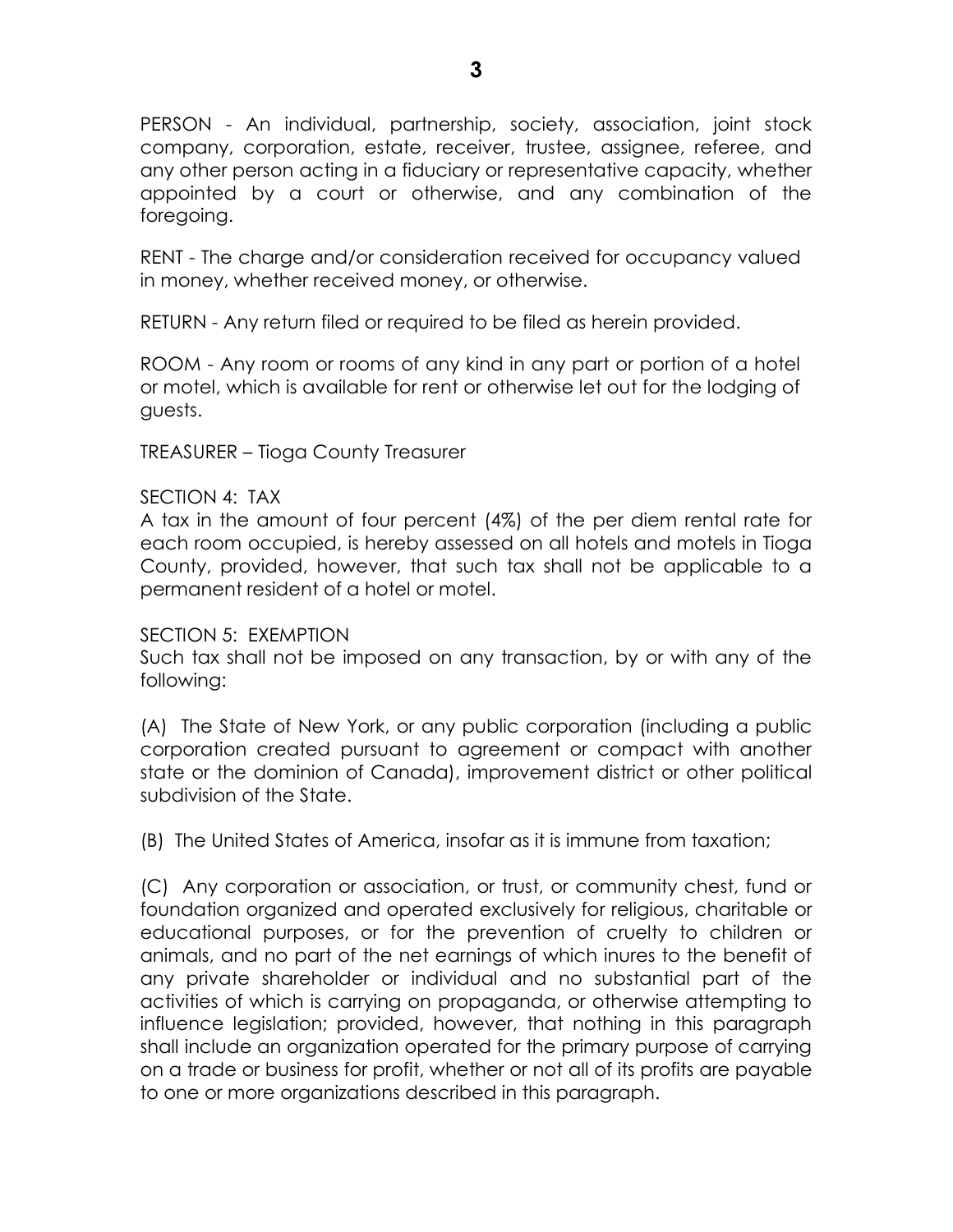#### SECTION 6: REGISTRATION

Within three (3) days after commencing business or opening, every operator shall file with the Treasurer a registration application in a form prescribed by the Treasurer.

## SECTION 7: ADMINISTRATION AND COLLECTION

(A) The tax imposed by this local law shall be administered and collected by the Treasurer, or other fiscal officers of Tioga County, by such means and in such manner as other taxes which are now collected and administered by such officers or as otherwise may be provided by such local law.

(B) The tax to be collected shall be stated and charged separately from the rent and shown separately on any record thereof, at the time when the occupancy is arranged or contracted for and charged for, and upon every evidence of occupancy or any bill or statement of charge made for said occupancy issued or delivered by the operator. The tax shall be paid by the occupant to the operator or to the person entitled to be paid the rent or charge for the hotel or motel occupied for and on account of the County, and the operator or person entitled to be paid the rent or charge shall be liable for the collection and payment of the tax.

(C) The operator or any officer of any corporate operator shall be personally liable for the tax collected or required to be collected under this local law, and such operator or person entitled to be paid the rent or charge shall have the same right in respect to collecting the tax from the occupant, or in respect to nonpayment of the tax by the occupant, as if the tax were a part of the rent or charge and payable at the same time as the rent or charge; provided, however, that the Treasurer or other fiscal officers, employees or agents specified in this local law, shall be joined as a party in any action or proceeding brought to collect the tax by the operator or by the person entitled to be paid the rent or charge.

(D) The Treasurer may, whenever deemed necessary for the proper enforcement of this local law, provide that the occupant shall file returns and pay directly to the Treasurer, the tax herein imposed.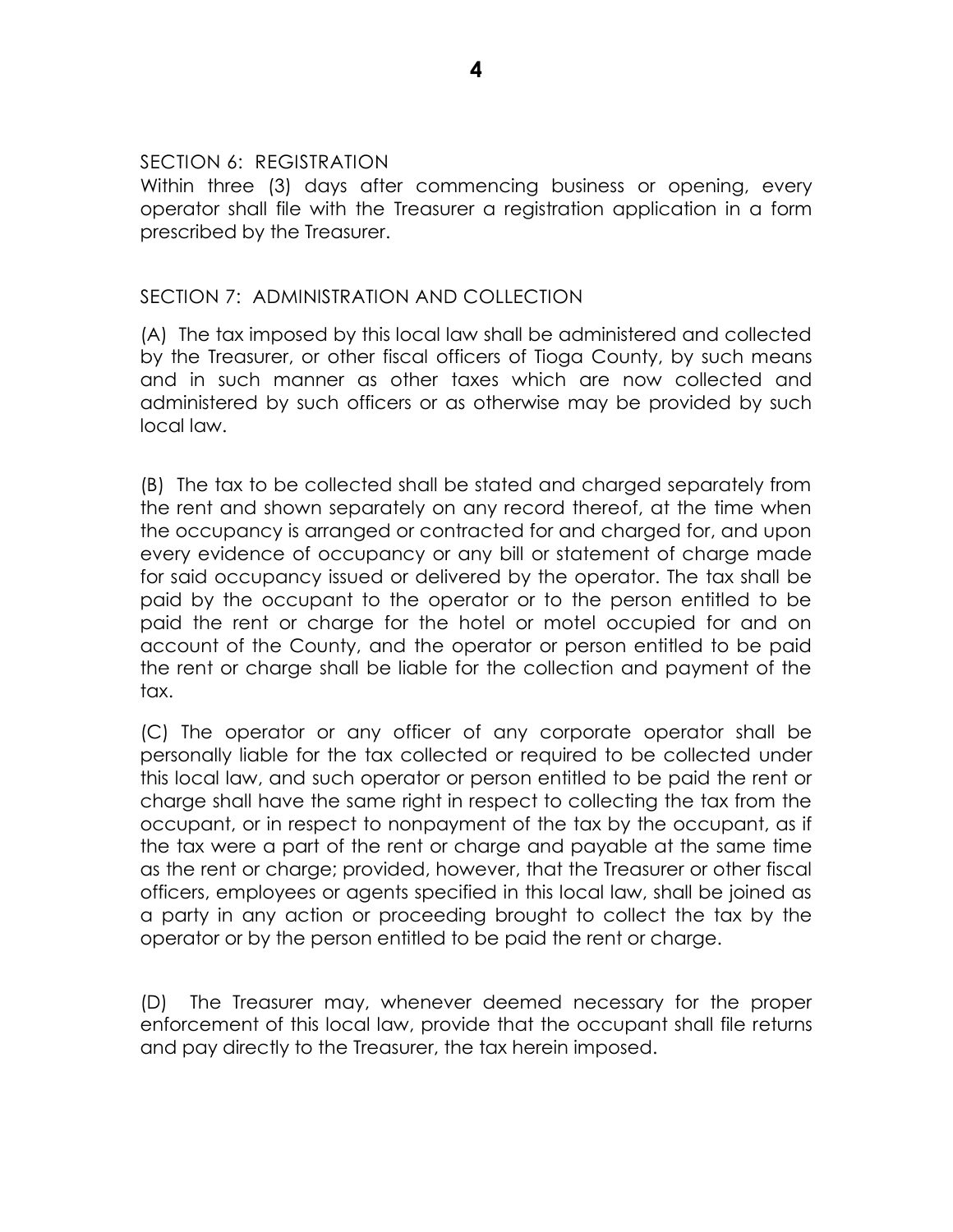(E) For the purpose of the proper administration of this local law and to prevent evasion of the tax hereby imposed, it shall be presumed that all rents are subject to tax until the contrary is established, and the burden of proving that a rent for occupancy is not taxable hereunder shall be upon the operator, except that, where by regulation pursuant to subdivision (d) of this section, an occupant is required to file returns and pay directly to the Treasurer the tax herein imposed, the burden of proving that a rent for occupancy is not taxable shall be upon the occupant.

(F) Where an occupant claims exemption from the tax under the provisions of section five of this local law, the rent shall be deemed taxable hereunder unless the operator shall receive from the occupant claiming such exemption a certificate duly executed by an exempt corporation or association certifying that the occupant is its agent, representative, or employee, together with a certificate executed by the occupant that his occupancy is paid or to be paid by such exempt corporation or association, and is necessary or required in the course of or in connection with the occupant's duties as a representative of such corporation or association. Where deemed necessary, the operator may further require that any occupant claiming exemption from the tax furnish a copy of a certificate issued by the Treasurer certifying that the corporation or association therein named is exempt from the tax under section five of this local law.

# SECTION 8: RECORDS TO BE KEPT

Every operator shall keep records of every occupancy and of all rent paid, charged and due thereon and of the tax payable thereon, in such form as the Treasurer may require. Such records shall be available for inspection and examination at any time upon demand by the Treasurer or the Treasurer's duly authorized agents or employees, and shall be preserved for a period of not less than three (3) years, except that the Treasurer may consent in writing to their destruction within that period or may in writing require that such records be kept and maintained for a specified period in excess of three (3) years.

# SECTION 9: RETURNS

(A) The filing of returns and the payment of the tax shall be paid to the Treasurer on a quarterly basis. Such returns shall be filed within twenty (20) days from the expiration of the period covered thereby. The Treasurer may permit or require returns to be made by other periods and upon such dates as may be specified. If the Treasurer deems it necessary in order to insure the payment of the tax imposed by this local law, the Treasurer may require returns to be made for shorter periods than those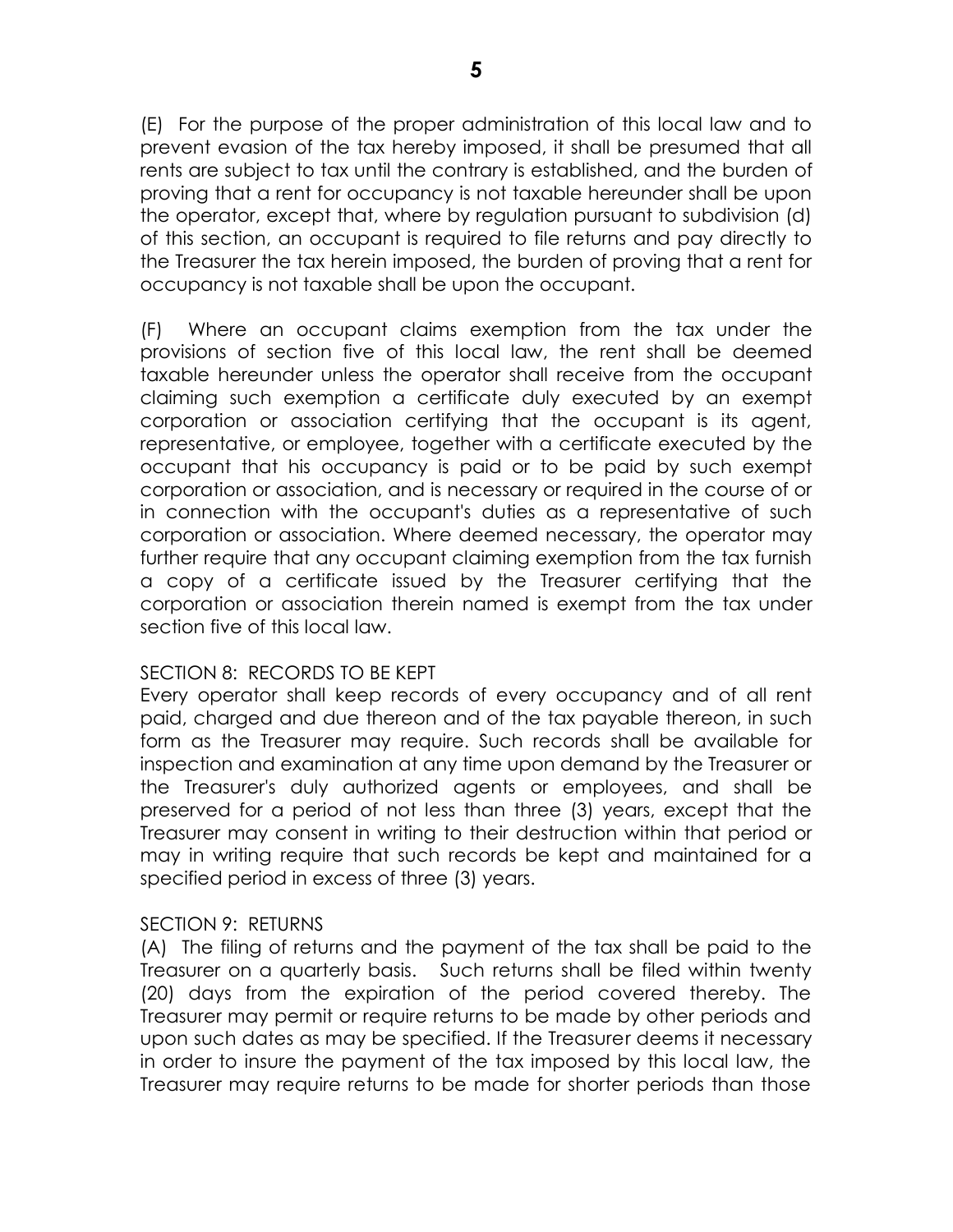prescribed pursuant to the foregoing provisions of this section and upon such dates as may be specified.

(B) The forms of returns shall be prescribed by the Treasurer and shall contain such information as may be deemed for the proper administration of this local law. The Treasurer may require amended returns to be filed within twenty (20) days after notice and to contain the information specified in the notice.

(C) If the return required by this local law is not filed, or a return filed is incorrect or insufficient on its face, the Treasurer shall take the necessary steps to enforce the filing of such return or of a corrected return.

## SECTION 10: PAYMENT OF TAX

(A) Upon the time of filing a return of occupancy and of rents, each operator shall pay to the Treasurer the taxes imposed by this local law upon the rents required to be included in such return, as well as other monies collected by the operator acting or purporting to act under the provisions of this local law.

(B) Where the Treasurer, in his discretion, deems it necessary to protect revenues to be obtained under this local law, the Treasurer may require any operator obligated to collect the tax imposed by this local law to file with the Treasurer's office a bond, issued by a surety company authorized to transact business in this state and approved by the superintendent of insurance of this state as to solvency and responsibility, in such amount as the Treasurer may fix to secure the payment of any tax and/or penalties and interest due or which may become due from such operator.

(C) In the event the Treasurer determines that an operator is to file such bond, notice shall be given by the Treasurer to such operator to that effect specifying the amount of the bond required.

(D) The operator shall file such bond within five (5) days after the issuance of such notice, unless within five (5), days the operator shall serve upon and deliver to the Treasurer a written request for a hearing before the Treasurer at which the necessity, propriety and amount of the bond shall be determined by the Treasurer. Any determination by the Treasurer upon such hearing shall be final and shall be complied with by the operator within fifteen (15) days after the giving of notices thereof.

(E) In lieu of such bond, securities approved by the Treasurer or cash in such amount as may be prescribed, may be deposited which shall be kept in the custody of the Treasurer who may at any time without notice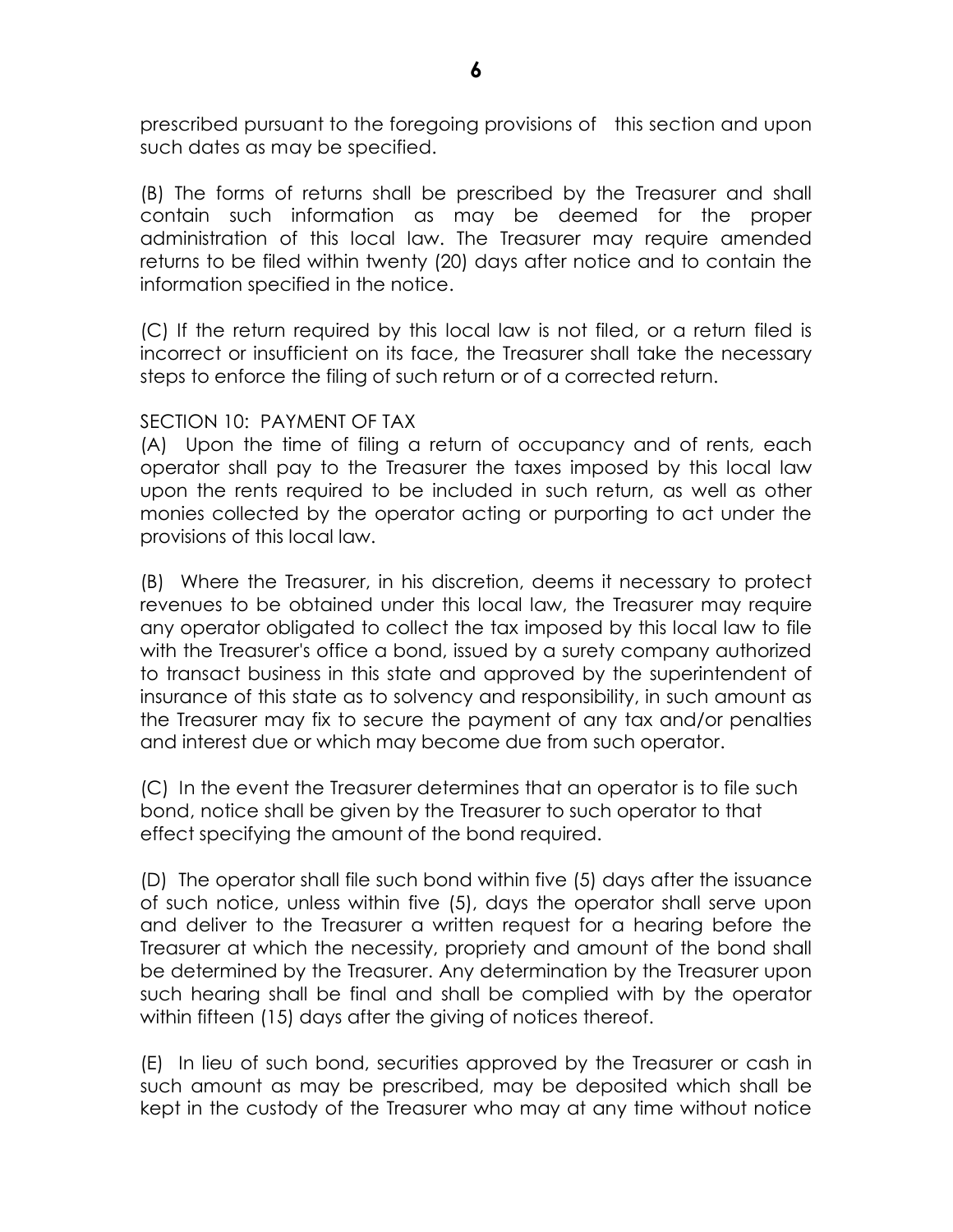of the depositor apply them to any tax and interest and penalties due, and for that purpose the securities may be sold by the Treasurer at public or private sale without notice to the depositor thereof.

# SECTION 11: DETERMINATION OF TAX

If a return required by this local law is not filed, or if a return is incorrect or insufficient, the amount of tax due shall be determined by the Treasurer from such information as may be obtainable and, if necessary, the tax may be estimated on the basis of external indices, such as number of rooms, location, scale of rents, comparable rents, type of accommodations and service, number of employees and/or other factors. Notice of such determination shall finally and irrevocably fix the tax unless the person against whom it is assessed, within thirty (30) days after giving of such notice of such determination, shall apply to the Treasurer for a hearing, or unless the Treasurer of its own motion shall redetermine the same. After such hearing, the Treasurer shall give notice of the determination made to the person against whom the tax is assessed. Any final determination of the amount of any tax payable hereunder, shall be reviewable for error, illegality or unconstitutionality or any other reason whatsoever by a proceeding under article seventy-eight of the Civil Practice Law and Rules if application therefor is made to the Supreme Court within thirty (30) days after the giving of the notice of such final determination, provided, however, that any such proceeding under article seventy-eight of the Civil Practice Law and Rules shall not be instituted unless:

(A) The amount of tax sought to be reviewed, with such interest and penalties thereon as may be provided for by local law or regulation shall be first deposited and there is filed an undertaking, issued by a surety company authorized to transact business in this state and approved by the superintendent of insurance of this state as to solvency and responsibility, in such amount as a justice of the Supreme court shall approve to the effect that if such proceeding be dismissed or the tax confirmed, the petitioner will pay all costs and charges which may accrue in the prosecution of such proceeding; or

(B) At the option of the petitioner, such undertaking may be in a sum sufficient to cover the taxes, interests, and penalties stated in such determination plus the costs and charges which may accrue against such petitioner in the prosecution of the proceeding, in which event the petitioner shall not be required to pay such taxes, interests or penalties as a condition precedent to the application.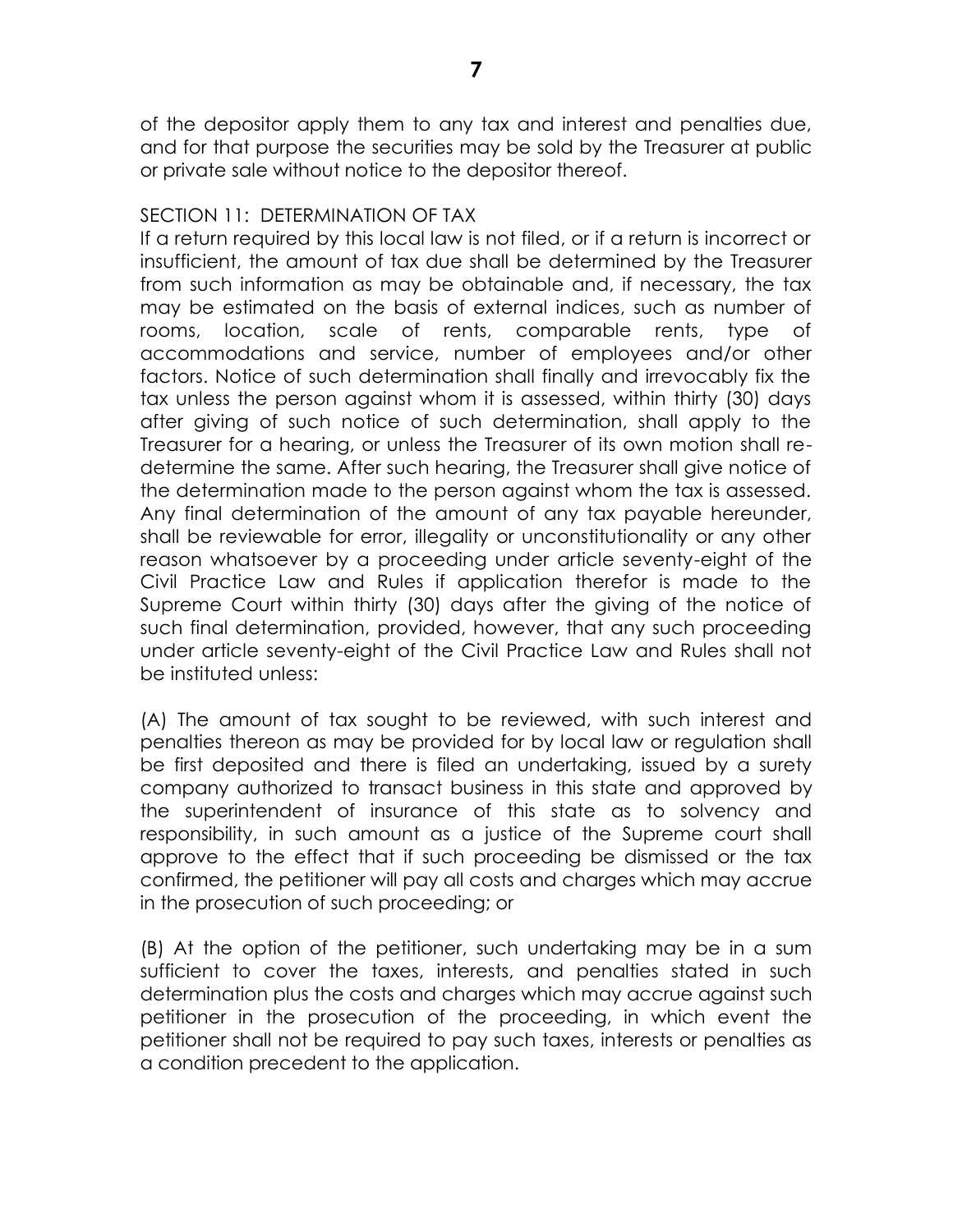### SECTION 12: JUDICIAL REVIEW

(A) Any final determination of the amount of any tax payable hereunder shall be reviewable for error, illegality or unconstitutionality or any other reason whatsoever by a proceeding under article seventy-eight of the civil practice law and rules if application therefore is made to the supreme court within thirty days after the giving of the notice of such final determination, provided, however, that any such proceeding under article seventy-eight of the civil practice law and rules shall not be instituted unless:

1. The amount of any tax sought to be reviewed, with such interest and penalties thereon as may be provided for, shall be first deposited and there is filed an undertaking, issued by a surety company authorized to transact business in this state and approved by the superintendent of insurance of this state as to solvency and responsibility, in such amount as a justice of the supreme court shall approve to the effect that if such proceeding be dismissed or the tax confirmed the petitioner will pay all costs and charges which may accrue in the prosecution of such proceeding; or

2. At the option of the petitioner such undertaking may be in a sum sufficient to cover the taxes, interests and penalties stated in such determination plus the costs and charges which may accrue against it in the prosecution of the proceeding, in which event the petitioner shall not be required to pay such taxes, interest or penalties as a condition precedent to the application.

(B) Where any tax imposed hereunder shall have been erroneously, illegally or unconstitutionally collected and application for the refund thereof duly made to the Treasurer, and he shall have made a determination denying such refund, such determination shall be reviewable by a proceeding under article seventy-eight of the civil practice law and rules, provided, however, that such proceeding is instituted within thirty days after the giving of the notice of such denial, that a final determination of tax due was not previously made, and that an undertaking is filed with the proper fiscal officer or officers in such amount and with such sureties as a justice of the supreme court shall approve to the effect that if such proceeding be dismissed or the tax confirmed, the petitioner will pay all costs and charges which may accrue in the prosecution of such proceeding.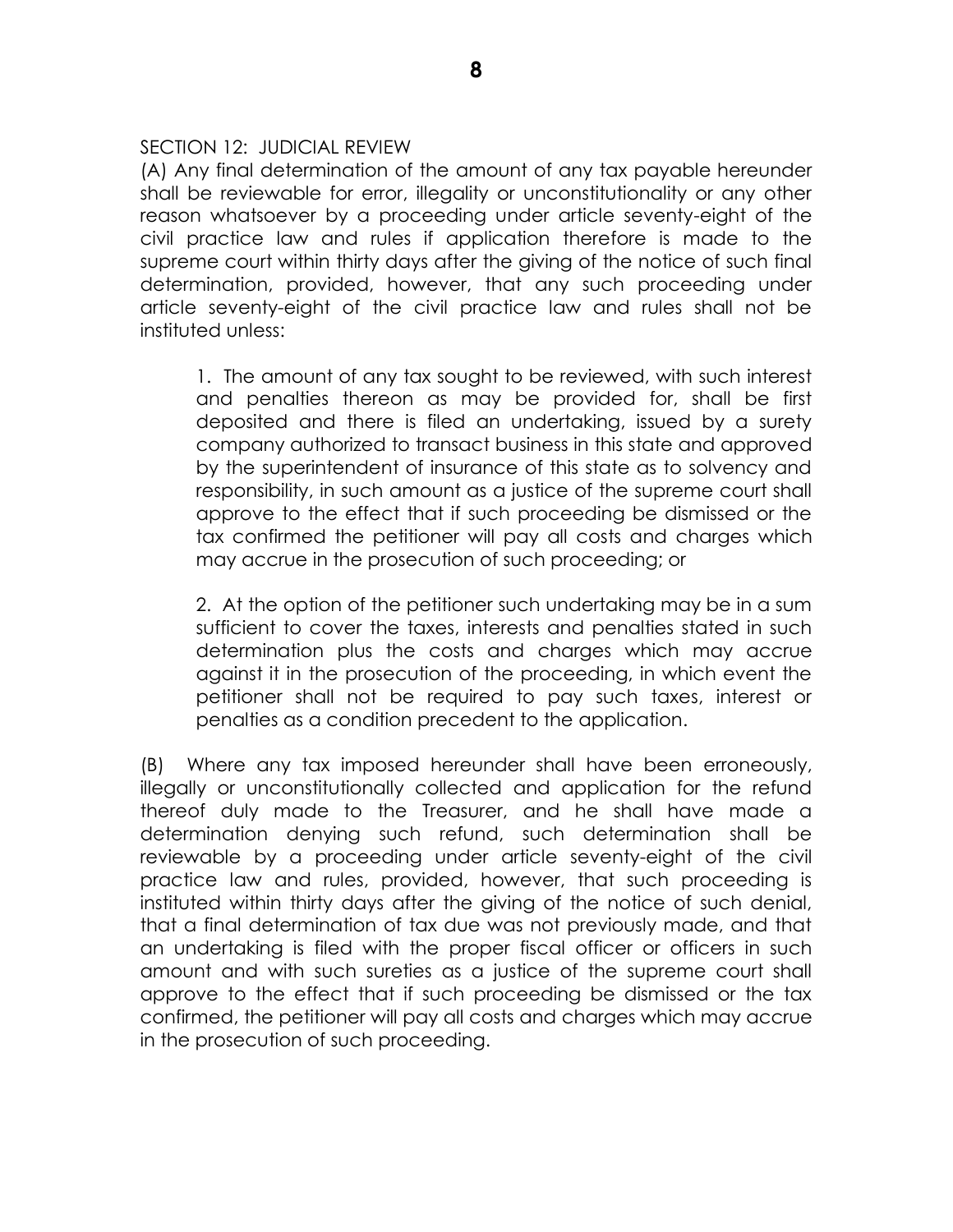### SECTION 13: PENALTY AND INTEREST

There shall be a penalty for failure to file said return and pay over the tax to the Treasurer on the date due in the amount of ten (10%) per cent of the amount of the tax due plus interest at the rate of one percent (1%) of such tax for each month of delay, excepting the first month after such return was required to be filed or such tax became due.

# SECTION 14: LIMITATION OF TIME

Except in the case of a willfully false or fraudulent return with intent to evade the tax, no assessment of additional tax shall be made after the expiration of more than three years from the date of the filing of a return, provided, however, that where no return has been filed as provided by law the tax may be assessed at any time.

## SECTION 15: RESERVES

In cases where the occupant or operator has applied for a refund and has instituted a proceeding under article seventy-eight of the Civil Practice Law and Rules to review a determination adverse to such occupant or operator on such application for a refund, the Treasurer shall set aside sufficient monies to meet any decision adverse to the County.

## SECTION 16: APPLICATION OF FUNDS

All revenues resulting from the imposition of the tax under this local law shall be paid into the treasury of Tioga County and shall be credited to and deposited in the general fund of the County, thereafter to be allocated at the discretion of the County Legislature of the County of Tioga for the purposes of tourism and economic development; provided, however, that the County shall be authorized to retain up to a maximum of five percent of such revenue to defer the necessary expenses of the County in administering such tax. The revenue derived from the tax, after deducting the amount provided for administering such tax, shall be allocated to enhance the general economy of Tioga County, its cities, towns, and villages, through promotion of tourist activities, conventions, trade shows, special events, and other directly related and supporting activities.

### SECTION 17: REMEDIES EXCLUSIVE

The remedies provided by sections eleven (11) and twelve (12) of this local law shall be the exclusive remedies available to any person for the review of the tax liability imposed by this local law; and no determination or proposed determination of tax or determination on any application for refund or credit shall be enjoined, contested or reviewed by any action or proceeding, except by a proceeding under article seventy-eight of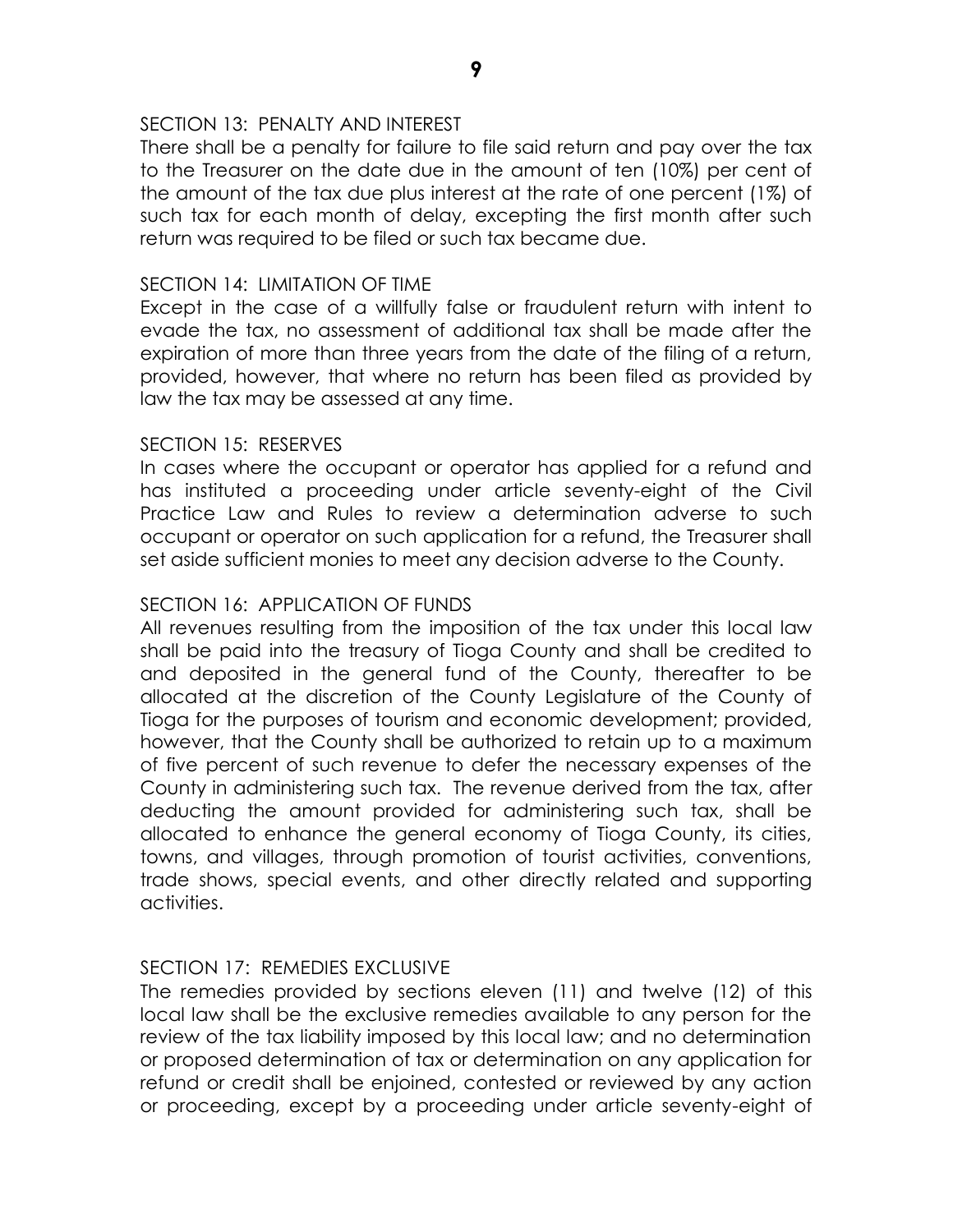the Civil Practice Law and Rules provided, however, that a taxpayer may proceed by declaratory judgment if suit is instituted within thirty (30) days after a deficiency assessment to the Treasurer prior to the institution of such suit and posts a bond for costs pursuant to section twelve (12) of this local law

# SECTION 18: PROCEEDINGS TO RECOVER TAX

(A) Whenever any operator or other person shall fail to collect and pay over any tax and/or to pay any tax, penalty or interest imposed by this local law as herein provided, or whenever any occupant shall fail to pay any such tax, penalty or interest, the County Attorney shall, upon the request of the Treasurer bring or cause to be brought an action to enforce the payment of the same on behalf of Tioga County in any court of the State of New York or of any other state or of the United States.

(B) Notwithstanding any other provision of this section, if the Treasurer, in its discretion, believes that any such operator, occupant or other person is about to cease business, leave the state or remove or dissipate the assets out of which the tax or penalties might be satisfied, and that any such tax or penalty will not be paid when due, the Treasurer may declare such tax or penalty to be immediately due and payable and may issue a warrant, as provided in this section, immediately.

(C) As an additional alternate remedy, the Treasurer may issue a warrant, directed to the Tioga County Sheriff or to the Sheriff of any other county commanding said Sheriff to levy upon and sell the real and personal property of the operator, occupant, or other person liable for the tax, which may be found within the County for the payment of the amount thereof, with any penalties and interest and the cost of executing the warrant, and to return such warrant to the Treasurer and to pay to the Treasurer the money collected by virtue thereof within sixty (60) days after the receipt of such warrant. The sheriff shall, within five (5) days after the receipt of the warrant, file with the County Clerk a copy thereof, and thereupon such Clerk shall enter in the judgment docket the name of the person mentioned in the warrant and the amount of tax, penalties and interest for which the warrant is issued and the date when such copy is filed. Thereupon the amount of such warrant so docketed shall become a lien upon the interest in real and personal property of the person against whom the warrant is issued. The Sheriff shall then proceed upon the warrant, in the same manner, and with like effect, as that provided by in respect to executions issued against property judgments of a court of record and for services in executing the warrant the Sheriff shall be entitled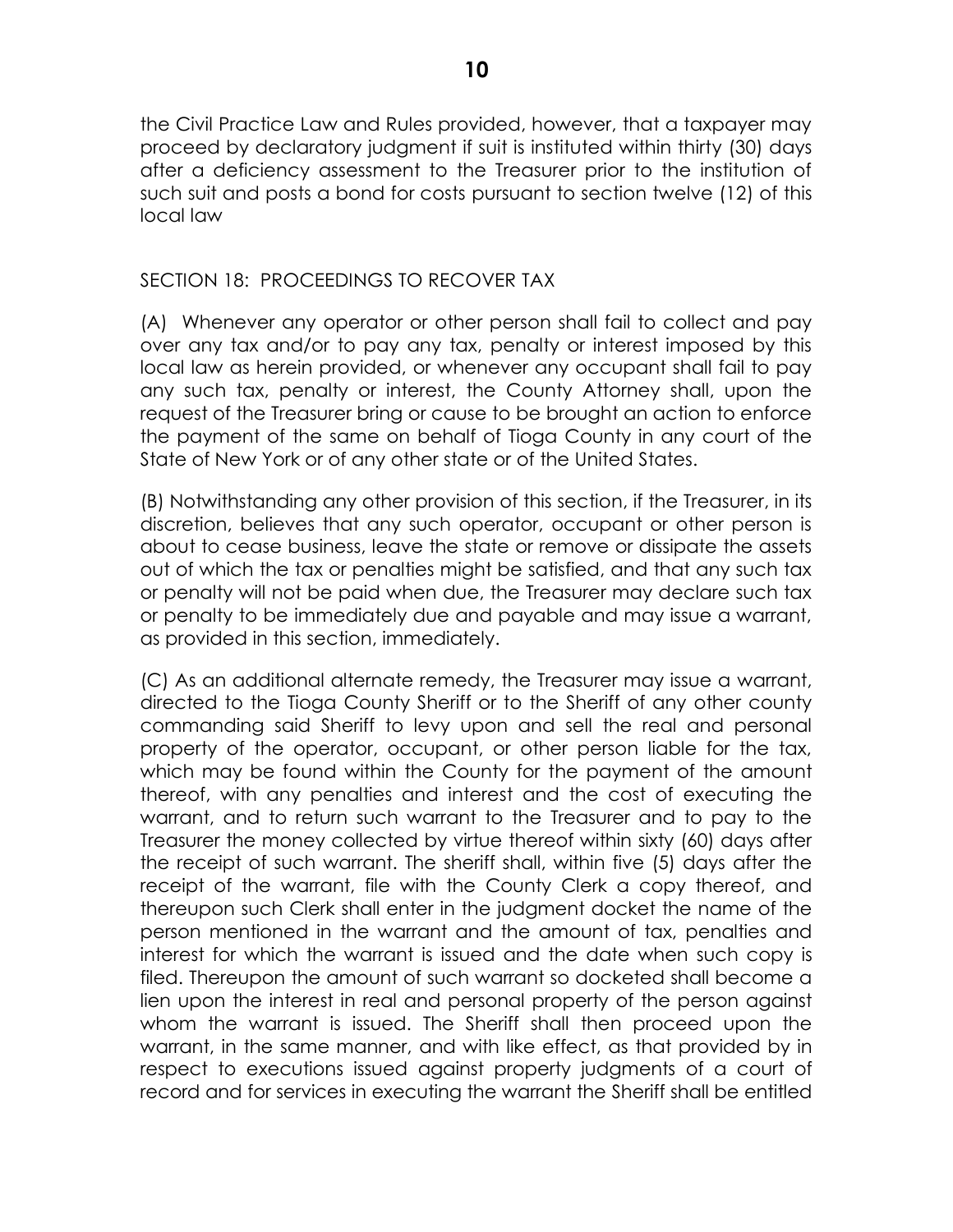to the same fees, which may be collected in the same manner. In the discretion of the Treasurer, a warrant of like terms, force and effect may be issued and directed to any officer or employee of the Treasurer and in the execution thereof such officer or employee shall have all the powers conferred upon by the Sheriff, but shall be entitled to no fee or compensation in excess of the actual expenses paid in the performance of such duty. If a warrant is returned not satisfied in full, the Treasurer may from time to time issue new warrants and shall also have the same remedies to enforce the amount due thereunder as if the County has recovered judgment therefor and execution thereon has been returned unsatisfied.

(D) Whenever an operator shall make a sale, transfer, or assignment in bulk of any part of the whole of a hotel, motel, or lease, or of such operator's business assets, otherwise than in the ordinary course of business, the purchaser, transferee or assignee shall at least ten (10) days before taking possession of the subject of the said sale, transfer or assignment, or paying therefor, notify the Treasurer by registered mail of the proposed sale and of the price, terms and conditions thereof whether or not the seller, transferor or assignor, has represented to or informed the purchaser, transferee or assignee that any tax is owed pursuant to this local law, and whether or not the purchaser, transferee or assignee has knowledge that such taxes are owing, and whether any such taxes are in fact owing.

(E) Whenever the purchaser, transferee or assignee shall fail to give notice to the Treasurer as required by sub-section eighteen (18) (d), of this section or whenever the Treasurer shall inform the purchaser, transferee, or assignee that a possible claim for such tax or taxes exists, any sums of money, property or choses in action, or other consideration, which the purchaser, transferee or assignee is required to transfer over to the seller, transferor or assignor shall be subject to a first priority right and lien of any such taxes theretofore or thereafter determined to be due the seller, transferor or assignor to the County, and the purchaser, transferee or assignee is forbidden to transfer to the seller, transferor or assignor any such sums of money, property or choses in action to the extent of the amount of the County's claim. For failure to comply with the provisions of this sub-section, the purchaser, transferee or assignee, in addition to being subject to the liabilities and remedies imposed under the provisions of article six of the Uniform Commercial Code, shall be personally liable for the payment determined to be due to the County from the seller, transferor or assignor, and such liability may be assessed and enforced in the same manner as the liability for tax under this local law.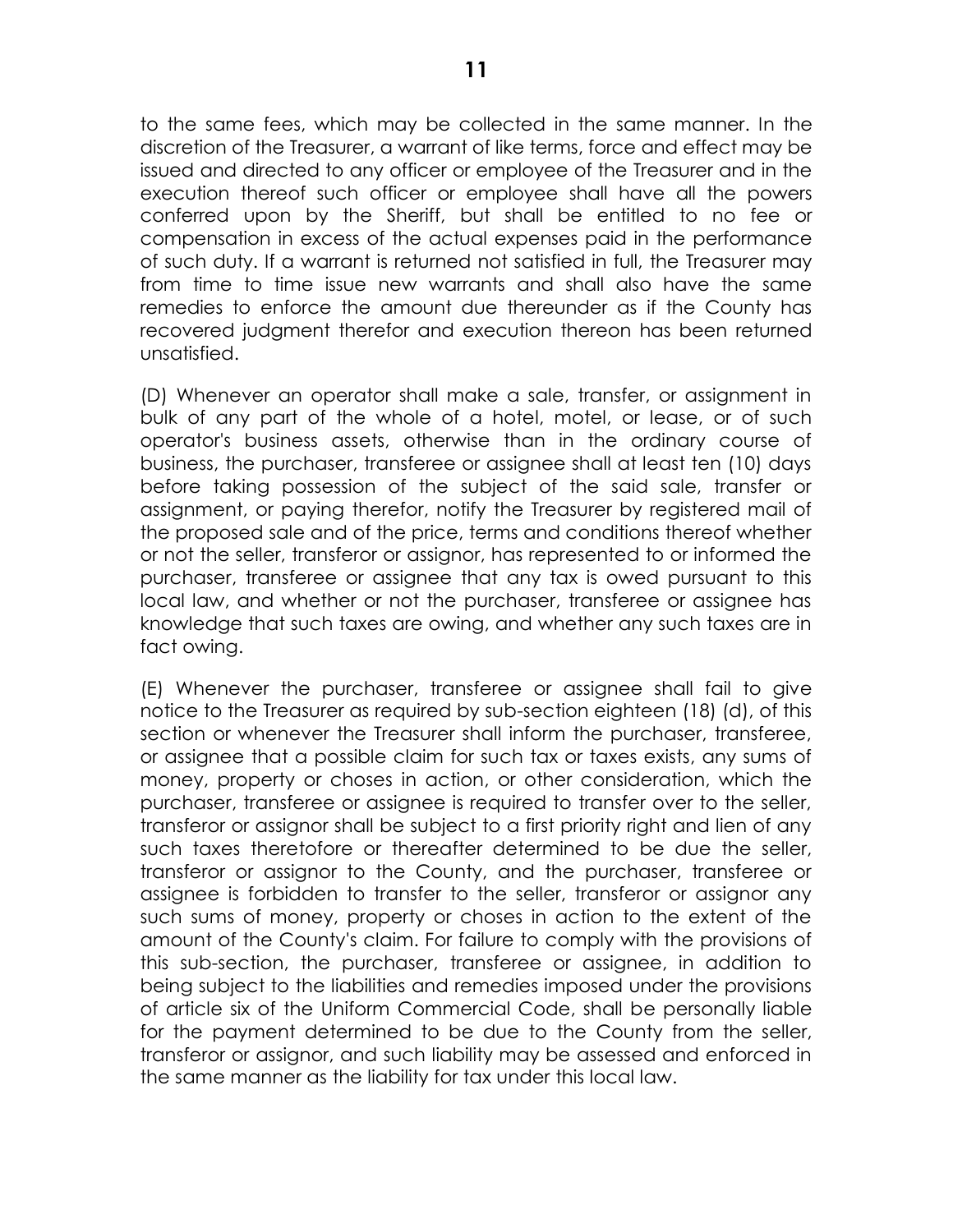SECTION 19: GENERAL POWERS OF THE TREASURER

In addition to the powers granted to the Treasurer by County Law and this local law, the Treasurer is hereby authorized and empowered:

(A) To make, adopt and amend rules and regulations, and to issue orders, appropriate to the carrying out of this local law and the purposes thereof;

(B) To extend for cause shown the time of filing any return for a period not exceeding thirty (30) days; and for cause shown, to remit or waive penalties but not interest; and to compromise disputed claims in connection with the taxes hereby imposed.

(C) To request information from the tax commissioner of the State of New York or the treasury department of the United States relative to any person; and to afford information to such tax commissioner or such treasury department relative to any person, any other provision of this local law to the contrary not withstanding

(D) To delegate said functions hereunder to any employee or employees of the Treasurer

(E) To prescribe methods for determining the rents for occupancy and to determine the taxable and nontaxable rents

(F) To require any operator within the County to keep detailed records of the nature and type of hotel or motel maintained, nature and type of service rendered, the rooms available and rooms occupied daily, leases or occupancy contracts or arrangements, rents received, charged and accrued, the names and addresses of the occupants, whether or not any occupancy is claimed to be subject to the tax imposed by this local law, and to furnish such information upon request to the Treasurer

(G) To assess, determine, revise and readjust the taxes imposed under this local law

SECTION 20: ADMINISTRATION OF OATHS AND COMPELLING TESTIMONY

(A) The Treasurer, or the Treasurer's duly designated and authorized employees or agents, shall have power to administer oaths and take affidavits in relation to any matter or proceeding in the exercise of the Treasurer's powers and duties under this local law.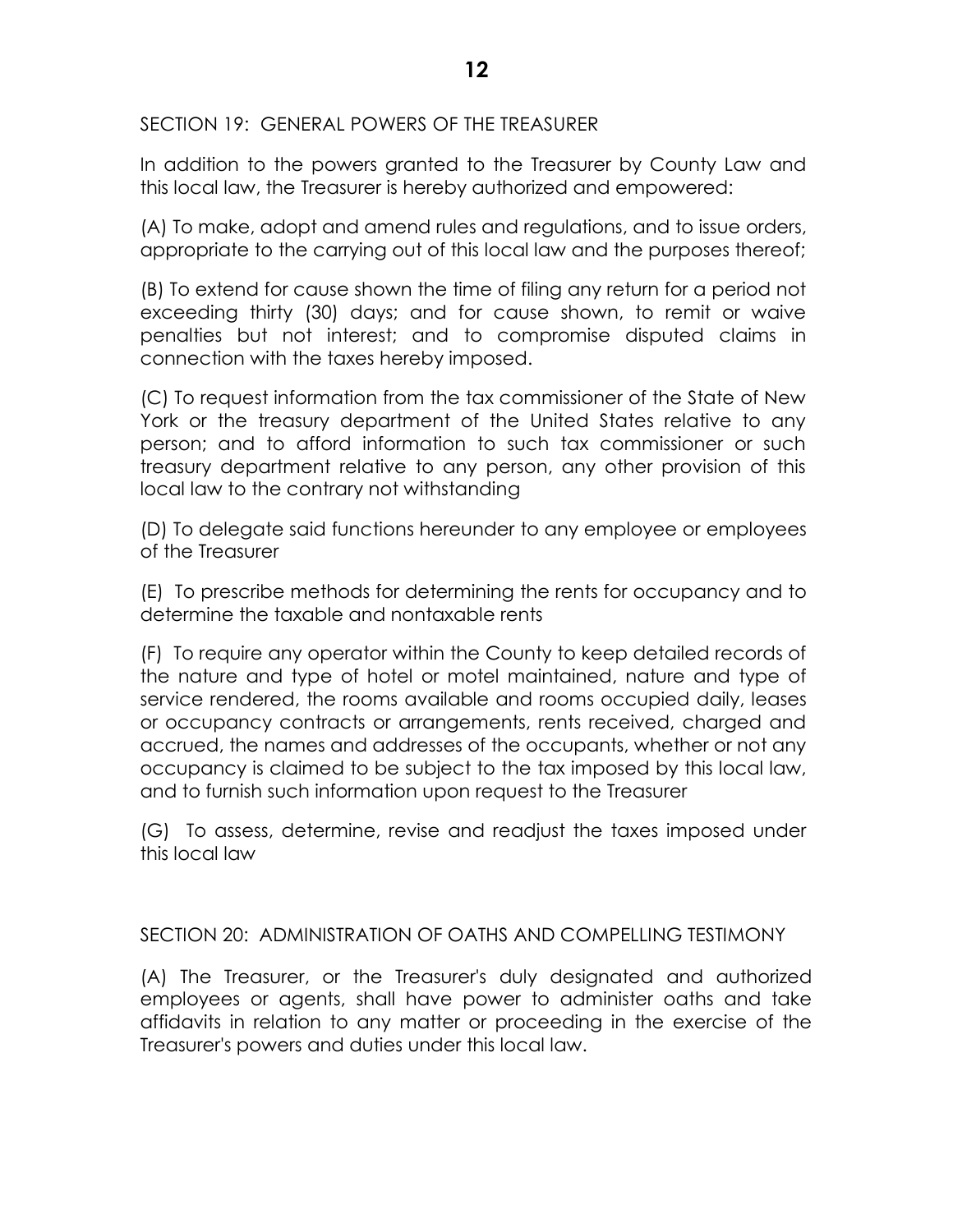(B) The Treasurer shall have the power to subpoena and require the attendance of witnesses and the production of books, papers, and documents to secure information pertinent to the performance of his duties hereunder and of the enforcement of this local law, and to examine them in relation thereto, and to issue commissions for the examination of witnesses who are out of the state or unable to attend before the Treasurer or excused from attendance.

(C) A justice of the Supreme Court, either in court or at chambers shall have power summarily to enforce by proper proceedings the attendance and testimony of witnesses and the production and examination of books, papers and documents called for by the subpoena of the Treasurer under this local law.

(D) Any person who shall refuse to testify or to produce books or records or who shall testify falsely in any material matter pending before the Treasurer under this local law shall be guilty of a misdemeanor, punishment for which shall be a fine of not more than one thousand dollars (\$1,000) or imprisonment for not more than one year, or both such fine and imprisonment.

(E) The officers who serve the summons or subpoena of the Treasurer and witnesses attending in response thereto shall be entitled to the same fees as are allowed to officers and witnesses in civil cases in courts or record, except as herein otherwise provided.

(F) The County Sheriff, the Sheriff's duly appointed deputies, and any officer or employee of the Treasurer designated to serve process under this local law, are hereby authorized and empowered to serve any summons, subpoena, order, notice, document, instrument, or other process to enforce or carry out this local law.

### SECTION 21: REFERENCE TO TAX

Wherever reference is made in placards or advertisements or in any other publications to this tax such reference shall be substantially in the following form: "Tax on occupancy of hotel or motel rooms"; except that in any bill, receipt, statement or other evidence of memorandum of occupancy or rent charge issued or employed by the operator, the word "tax" will suffice.

# SECTION 22: RETURNS TO BE SECRET

(A) Except in accordance with proper judicial order, or as otherwise provided by law, it shall be unlawful for the Treasurer or any officer or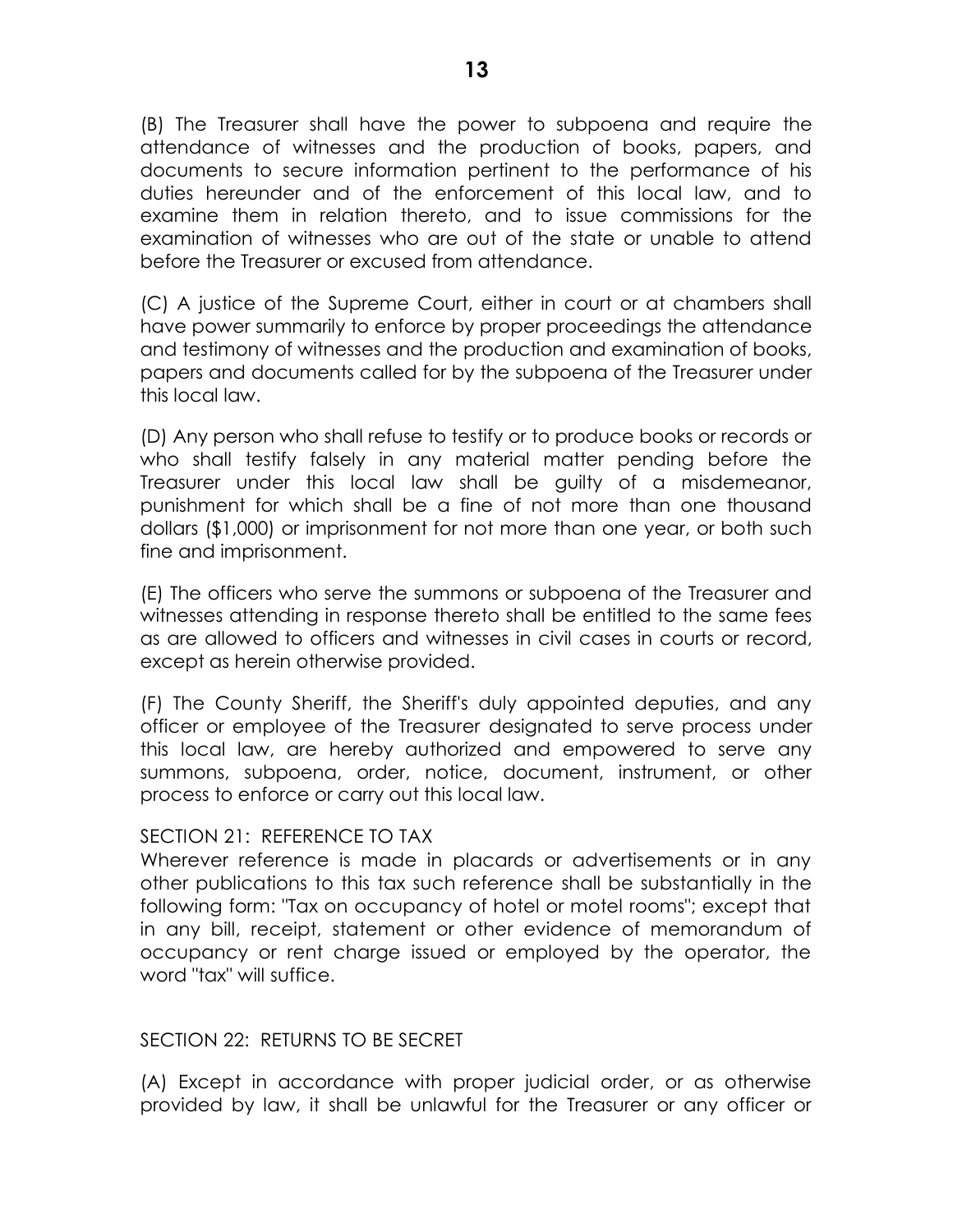employee of the Treasurer to divulge or make known in any manner the rents or other information relating to the business of the taxpayer contained in any return required under this local law. The officers charged with the custody of such returns shall not be required to produce any of them or evidence of anything contained in them in any action or proceeding in any court, except on behalf of the Treasurer in an action or proceeding under the provisions of this local law or on behalf of any party to any action or proceeding under this local law when the returns or facts shown thereby are directly involved in such action or proceeding, in either of which events the court may require the production of, and may admit in evidence, so much of said returns or of the facts shown thereby, as are pertinent to the action or proceeding and no more. Nothing herein shall be construed to prohibit the delivery to a taxpayer or his duly authorized representative or a certified copy of any return filed in connection with his tax nor to prohibit the publication of statistics so classified as to prevent the identification of particular returns and the items thereof, or the inspection by the County Attorney or other legal representatives of the County of the return of any taxpayer who shall bring action to set aside or review the tax based thereon, or against whom an action or proceeding has been instituted for the collection of a tax or penalty. Returns shall be preserved for three (3) years and thereafter until the Treasurer permits them to be destroyed.

(B) Any violation of this section shall be punishable by a fine not exceeding one thousand dollars (\$1,000), or by imprisonment not exceeding one year, or both, in the discretion of the court.

### SECTION 23: EFFECTIVE DATE

This local law shall become effective December 1, 2017 and shall remain in effect until November 30, 2020.

### SECTION 24: SEVERABILITY

If any provision of this local law or the application thereof to any person or circumstance shall be held invalid, the remainder of this local law and the application of its provisions to other persons or circumstances shall not be affected thereby.